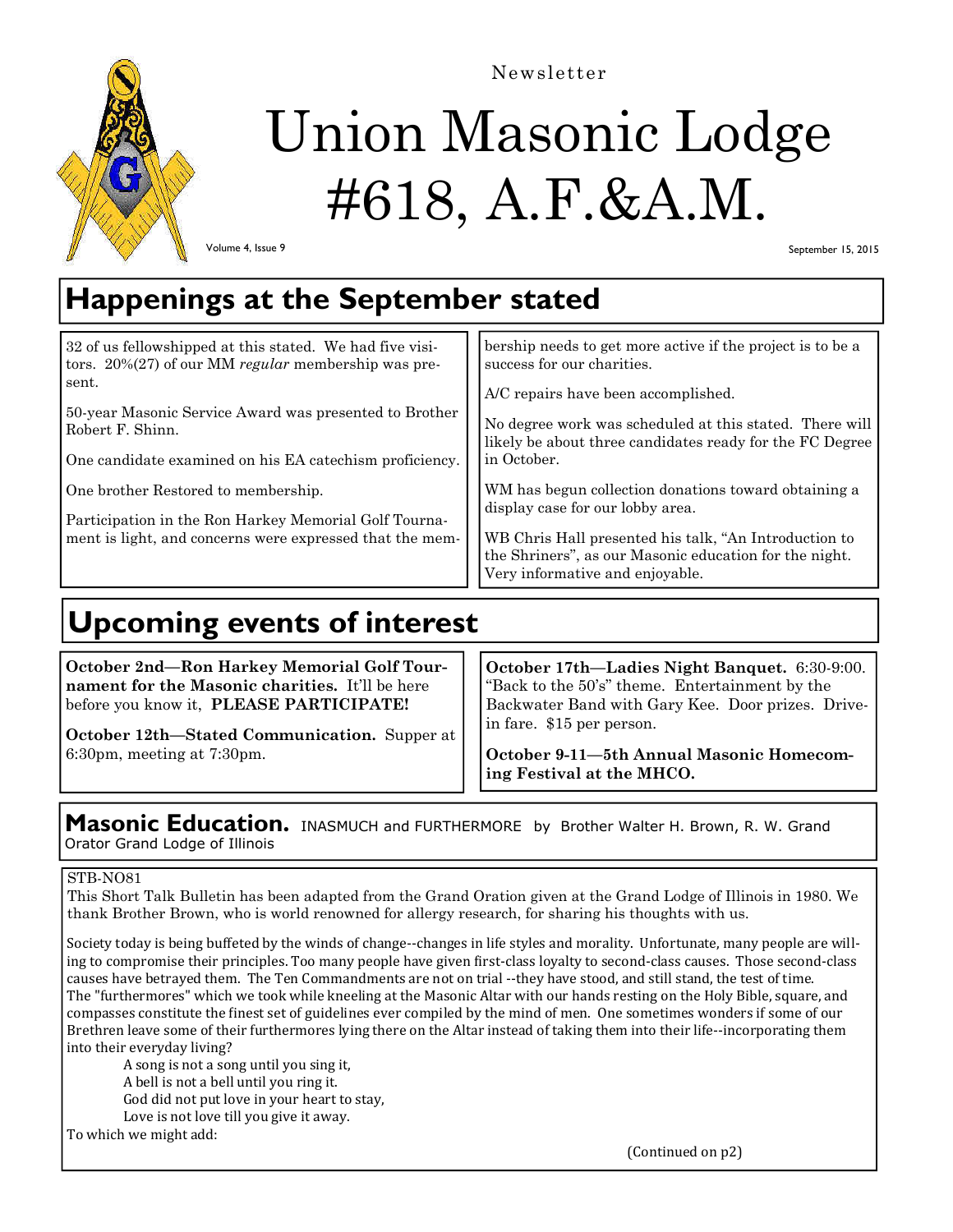| <b>September Birthdays (by age)</b>                                                                                                                                                             |                                                                                                                                                                                    |                                                                                                                                                                                              |  |
|-------------------------------------------------------------------------------------------------------------------------------------------------------------------------------------------------|------------------------------------------------------------------------------------------------------------------------------------------------------------------------------------|----------------------------------------------------------------------------------------------------------------------------------------------------------------------------------------------|--|
| <b>AGE / BIRTH DATE REPORT</b><br>(sorted by age on birth date)<br>93 09/22/1922 ARTHUR R. MOR-<br><b>GAN</b><br>89 09/04/1926 JAMES H. WEATH-<br><b>ERS SR</b><br>87 09/29/1928 JACOB V. NANCE | 84 09/25/1931 MCCAMIE D. HILL<br>76 09/01/1939 DAVID O. MONTAGUE<br><b>SR</b><br>73 09/14/1942 JULIAN W. PAGE<br>59 09/21/1956 JOHN B. BROOKS JR<br>55 09/11/1960 RONALD G. THOMAS | 49 09/21/1966 DARREN R.<br><b>HARTSELL</b><br>46 09/01/1969 RYAN B. KNIGHT<br>43 09/05/1972 RODNEY B. SEHEN<br>31 09/01/1984 NICHOLAS M.<br><b>STANCIL</b><br>25 09/28/1990 JEFFREY B. JONES |  |

# **October Birthdays (by age)**

#### **AGE / BIRTH DATE REPORT (sorted by age on birth date)**

90 10/24/1925 BYRON H. BEATTY

77 10/09/1938 JIMMIE BARBEE

72 10/20/1943 KENNETH W.

HARTSELL SR 70 10/02/1945 THOMAS M. LITTLE 69 10/16/1946 JOHN G. HATHCOCK 67 10/24/1948 WILLIAM O. BLACK JR

58 10/11/1957 DON A. LAMBERT

53 10/14/1962 JEFFREY L. ABSHER 41 10/21/1974 WALTER A. BUNT JR

55 10/26/1960 ROBERT C.

MCEACHERN

24 10/30/1991 DAVID G. NASH

(Continued from p1)

Masonry is not what you get from it and what you give it, but Masonry when you live it.

Are you putting as much into Masonry as you get out of it? If you are not, Freemasonry could end up like the farmer's cow who was fed nothing but her own milk--she eventually shriveled up and starved to death.

Janet Taylor Caldwell, in "The Great Lion of God," lists thirty causes for the decline of civilization. She lists the first three in this order: 

Permissiveness in society; 2) Immorality; and 3) The Welfare State. Edward Gibbon, the British Historian, in his classic book, "History of the Decline and Fall of the Roman Empire," lists: 1) Apathy; 2) Affluence and 3) Immorality. Arnold Toynbee, another British Historian, in "A Study of History," outlined the Rise and Fall of 26 different cultures--including the great cultures of Greece, Rome, Persia, and Egypt--each of which were unable to accept affluence without complacency and apathy. But Greece, Rome, Persia, and Egypt did not have Freemasonry.

No freedom ever lasted unless it involved responsibilities as well as rights and privileges. The present day cry for rights should be accompanied by a pledge and assumption of responsibilities. When God gave each of us an ability, he also gave us a responsibility to make good use of those talents. Freedom has always been beset by the inward enemies of indifference, selfishness, greed, intolerance, lust, bigotry, and prejudice.

Historian Toynbee also said that the only hope for America is a spiritual rebirth. Next to religion, there is no other body that does more to establish the Brotherhood of Man and the Fatherhood of God than does Freemasonry. We do so because our paths are illuminated by that Great Light in Masonry, The Volume of Sacred Law and its precepts. To fail to use the full potential of Freemasonry is a crime of negligence. Are we proud enough of Freemasonry to make it a priceless legacy for those who come after us? Or do we simply bask in the reflected glory of having been Masons?

We need Masons who see, who understand, and who proclaim the influence of Masonry on the individual, the family, the community, the nation, and the world. We need Masonic flag-waving! "Flag-waving" is not old fashioned. Flag-waving indicates we know a good thing when we see it, and that we want the world to know about it--whether it be Lodge, Church, or Country. We need Masons who are "Masonic" examples to the newly-raised Mason. Enthusiasm is as contagious as a smile, and there is absolutely nothing more contagious than a smile. We need Masons who, by their example will attract others to Freemasonry. We need Masons who know and who appreciate the beautiful Masonic legacy that has come down to us from our forefathers.

(Continued on p3)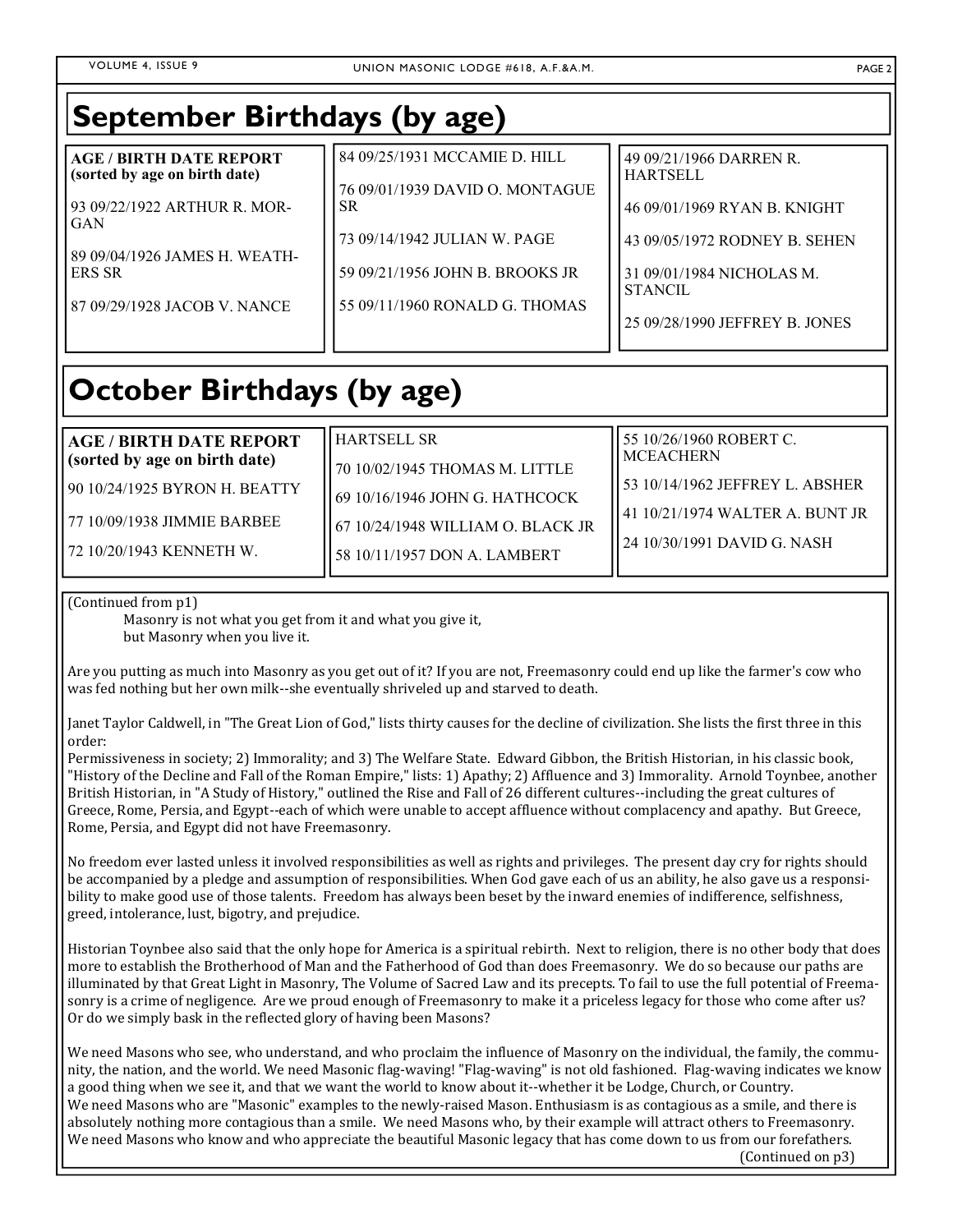#### (Continued from p2)

The more we know about Masonry, the more fascinating it becomes and the more we appreciate it.

President Abraham Lincoln, in referring to the state of the nation, said: "Nothing from the outside can defeat us. If destruction be our lot, we ourselves must be its author and its finisher."

Edmund Burke, a British statesman who was sympathetic with the American colonies at the time of the Revolution said: "The only thing that has to happen in this world for evil to triumph, is for good men to do nothing."

The mood of an age is revealed in many ways:--through its music, its literature, its art, through the movies and TV. Twenty-five years ago we used to say, "Do your best," and now we say, "Take it easy." The motto used to be, "Save for a rainy day." Now it is "Enjoy now, pay later." We used to say, "He has a most commendable character." Now we say, "He has a marvelous personality." 

There was never a time in history when Freemasonry was more important than it is today. Freemasonry has demonstrated its power to improve the world. Never has there been a greater need for men of quality and character than there is right now. In Saint Paul's Cathedral in London, carved in the stone base that supports the stone bust of Sir Stafford Cripps, are these words by Cripps: "If man neglects the things of the spirit and fails to put on the full armor of God, he will seal the doom of future generations." 

A community in Spain was so proud of its ancient Roman aqueduct that they sought to preserve it by shutting off the water supply it carried. After several months, they discovered their mistake. Without water, the heat was causing the aqueduct to crumble and disintegrate. Human beings are like that. When we cease to feel that we have any purpose in serving mankind, we begin to falter and fail. We live in deeds, not years; in thought, not in markings on a dial. Who lives the best and thinks the most will make his life worthwhile.

John Hall said it very nicely in his poem, titled "At Day's End."

Is anybody happier because you passed his way? Does anyone remember that you spoke to him today? Their day is almost over and its toiling time is through, Is there anyone to offer now, a kindly word for you?

Can you say tonight in parting with the day that's slipping fast That you helped a single brother of the many that you passed? Is a single heart rejoicing over what you did or said? Can the man whose hopes were fading now with courage look ahead?

Did you waste the day or lose it, was it well or sorely spent? Did you leave a trail of kindness, or a scar of discontent? As you close your eyes in slumber, do you think that God will say, "You deserve one more tomorrow, by the work you did today."

Each kindly word and friendly greeting-- yes, each helpful deed--all are building stones we send on ahead for the building of the heavenly home--"That house not made with hands, eternal in the heavens."

One of our Brothers who was in an auto-mobile accident, had the misfortune to break his leg. His doctor put it in a walking cast and in a few days he was back at work in the office. He was impressed by how many kindly deeds other employees in the office did for him. They carried his books for him; brought cups for water from the water fountain; they did all sorts of thoughtful things. Then came the day when the doctor removed the cast. The following day he came to work with no cast but still with stiffness and considerable pain. What a difference in the office! Now no one brought him water! No one offered to open the door for him; no one offered to carry any heavy books. Then the truth dawned upon him. Too many people are concerned with symptoms instead of the person. When the symptoms (such as a cast) were not present, no one paid any attention to the person. 

Brother Norman Vincent Peale tells of an interesting experience. A southern minister had come all the way from the State of Georgia to New York to see him. The southern minister entered Dr. Peale's reception room at the great Riverside Church. Upon asking the receptionist if he could see Dr. Peale, she asked if he had an appointment. He told her he had come all the way from Georgia and did not know it was necessary. The receptionist informed him that it would not be possible to see Dr. Peale since the waiting room was full of people who had appointments and that Dr. Peale was booked up for some time to come. Just then, Dr. Peale's door opened and out walked Dr. Peale and a visitor arm-in-arm. Dr. Peale noting the hurt look on the Georgia man's (Continued on p4)